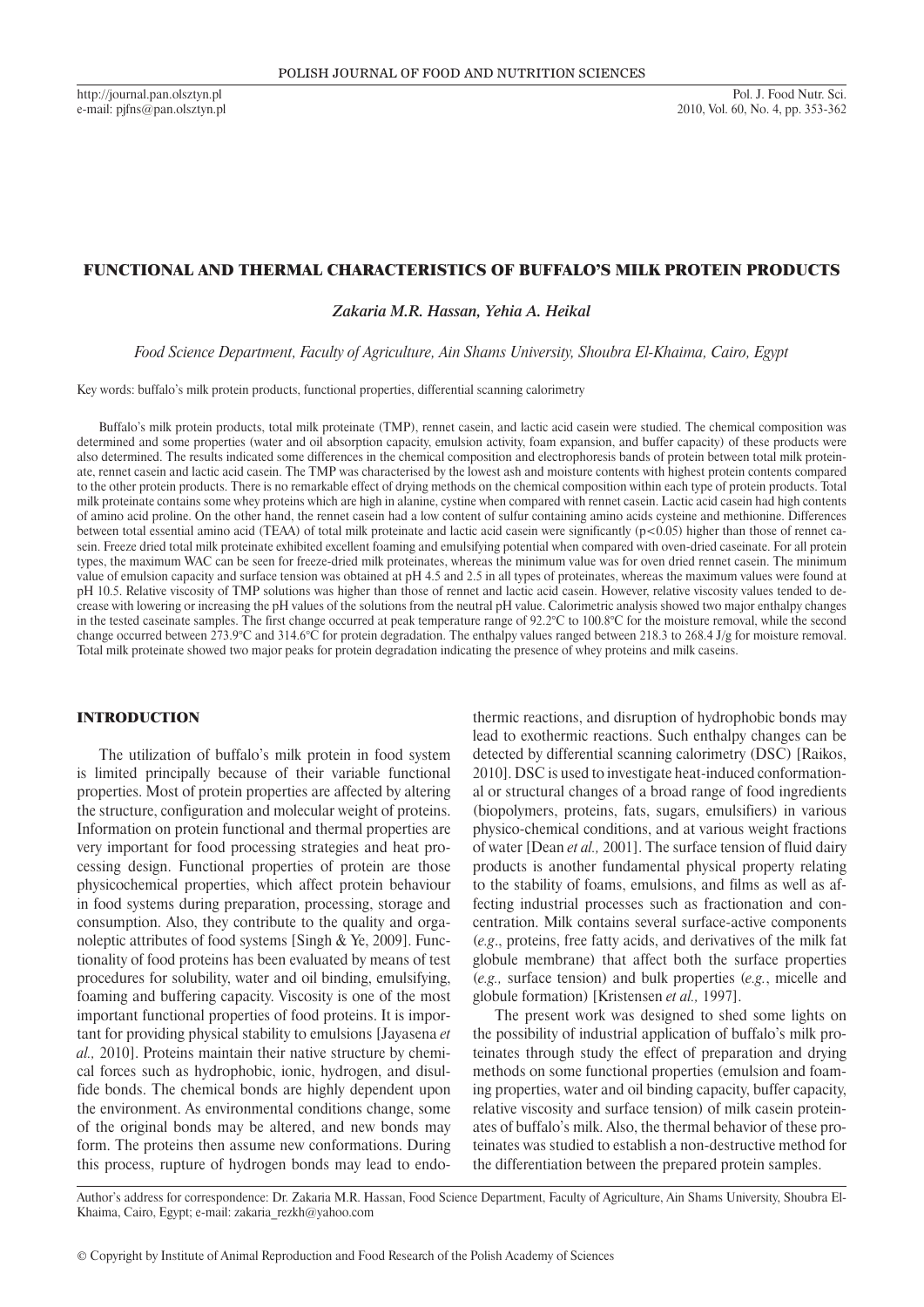### MATERIALS AND METHODS

## **Materials**

Buffalo's milk was obtained from the herd of Faculty of Agriculture, Ain Shams University and used for preparing the protein products. The chemical composition of the used buffalo's milk was as fallows: total solids – 15.68%, total protein –  $3.84\%$ , ash –  $0.8\%$ , fat –  $6.14\%$ , and lactose –  $4.86$ . Total milk proteinate, rennet casein, and lactic acid casein were isolated from buffalo skim milk following the method of Morr [1985]. The prepared protein samples were divided each in two portions. One portion was dried in a laboratory hot air oven (Heraeus, Hanau, RAT360, Germany) at 60°C for 6 h, while the second portion was lyophilized at –40°C by freeze drying (LYPH-LOCK-4.5, Zirbus Technology, Germany, equipped with vial stoppering system and magnetic valve for vacuum regulation). Both drying methods are different in modes of heat transfer to the wet materials and in the physical structure of the dried products.

#### Chemical analysis

Moisture and ash contents were determined according to AOAC [2007]. Total nitrogen content was determined by Kjeldahl method as described by AOAC [2007]. The amino acids content was determined according to Cohen *et al*. [1989]. Protein efficiency ratio was calculated according to Alsmeyer *et al*. [1974].

### Electrophoresis

The method is based on the separation of principle polypeptides according to their molecular size by applying the sodium dodecyl sulphate-polyacrylamide gel electrophoreses (SDS-PAGE). The own charges of the polypeptides will be affectively surcharged through the anionic SDS, so that anion with constant charge per a constant of mass arises. Through electrophoreses in a polyacrylamide gel, which works as a molecular sieve, the relative mobility of these SDS-protein complexes will be proportional to the logarithm of their molecular size. A standard curve of parallel separated standard proteins is applied to calculate the molecular size of each fraction. The preparation of solutions, cathode and anode buffers as well as pouring the collection gels and conducting the electrophoreses were carried out according to Rawel *et al.* [2003]. The used protein standards were obtained from PHARMCIA (Germany) covering molecular masses between 14,400 to 94,000 D. The electrophoresis equipment consists of an electrophoresis network and cells (Bio Rad Laboratories, Munich, Germany). The applied software was a Bio-Rad Scanner system, Version 1.1 (Bio Rad, Hercules; California, USA).

### Functional properties

Emulsifying activity index (EAI) was determined by the turbidimetric method of Pearce & Kinsella [1978]. Foam expansion and foam stability was estimated by the procedure of Patel *et al*. [1988]. Buffer capacity was determined by the method of Salaün *et al.* [2007]. Buffering indices (dB/ dpH) were calculated for each addition of acid and buffering curves were prepared by plotting these indices as a function of pH. Areas under buffering curves were integrated to estimate the intensity of buffering capacity.

Water and oil absorption capacities were estimated according to the method of Dekanterewicz *et al*. [1987]. Surface tension of the proteins was recorded using a tensiometer (DuNouy ring Tensiometer, Krüss-Instrument, No. 8158, Germany). The DuNouy ring used for determination was cleaned prior to each measurement by dipping the ring in diluted nitric acid then flaming until the ring was "red" hot in the oxidizing portion of Bunsen burner flame to remove organic materials. After cooling, the ring was then hung from the load cell and lowered to the base of sample container. The ring was pulled from the surface of sample and the force required to do so was recorded as surface tension values which were read directly from the instrument scale as dyne/m. Triplicate samples were prepared for measurements of each treatment. Viscosity of 1% casein solutions was measured using an Ubelhode Capillary glass viscometer according to Rao [1999]. Viscosity values were expressed as relative viscosity as follows:

 $\mathbf{n}_{rel}$  = Flow time of casein solution/ Flow time of dist.water.

## Differential Scanning Calorimetry (DSC) measurements

DSC measurements were performed on a NETZ-SCH STA 409 C/ CD (Netzsch, Selb, Germany) according to Czuchajowska & Pomeranz [1989] with a heating rate of 5°C/min in a temperature range from 30 to 450°C in a platinum pan under aerobic oxygen atmosphere.

## Statistical analysis

All experiments have been carried out in triplicate. Means and standard deviation were calculated. To determine statistically significant differences between samples  $(p<0.05)$ , the data were subjected to analysis of variance and appropriate means separation was conducted using Duncan's multiple range test using a statistical software program (SPSS for Windows Version 7.0).

## RESULTS AND DISCUSSION

#### Major composition

The chemical composition of total milk proteinate, rennet casein and lactic acid casein from buffalo milk is shown in Table 1. Among the examined casein samples, total milk proteinate exhibited the lowest ash, moisture, sodium and phosphorus with the highest protein contents, compared with those of other casein samples. On the other hand, rennet casein possessed the lowest value of protein with highest ash, calcium, sodium and phosphorus contents. Lactic acid casein had high ash content compared with the total milk proteinate and high protein compared with rennet casein. There was no remarkable effect of the drying methods on the chemical composition within each type of protein products. The results are in agreement with those reported by Metwally & Smith [2001].

### Amino acids

Amino acid composition of the milk protein products were compared as well (Table 2). The total milk proteinate had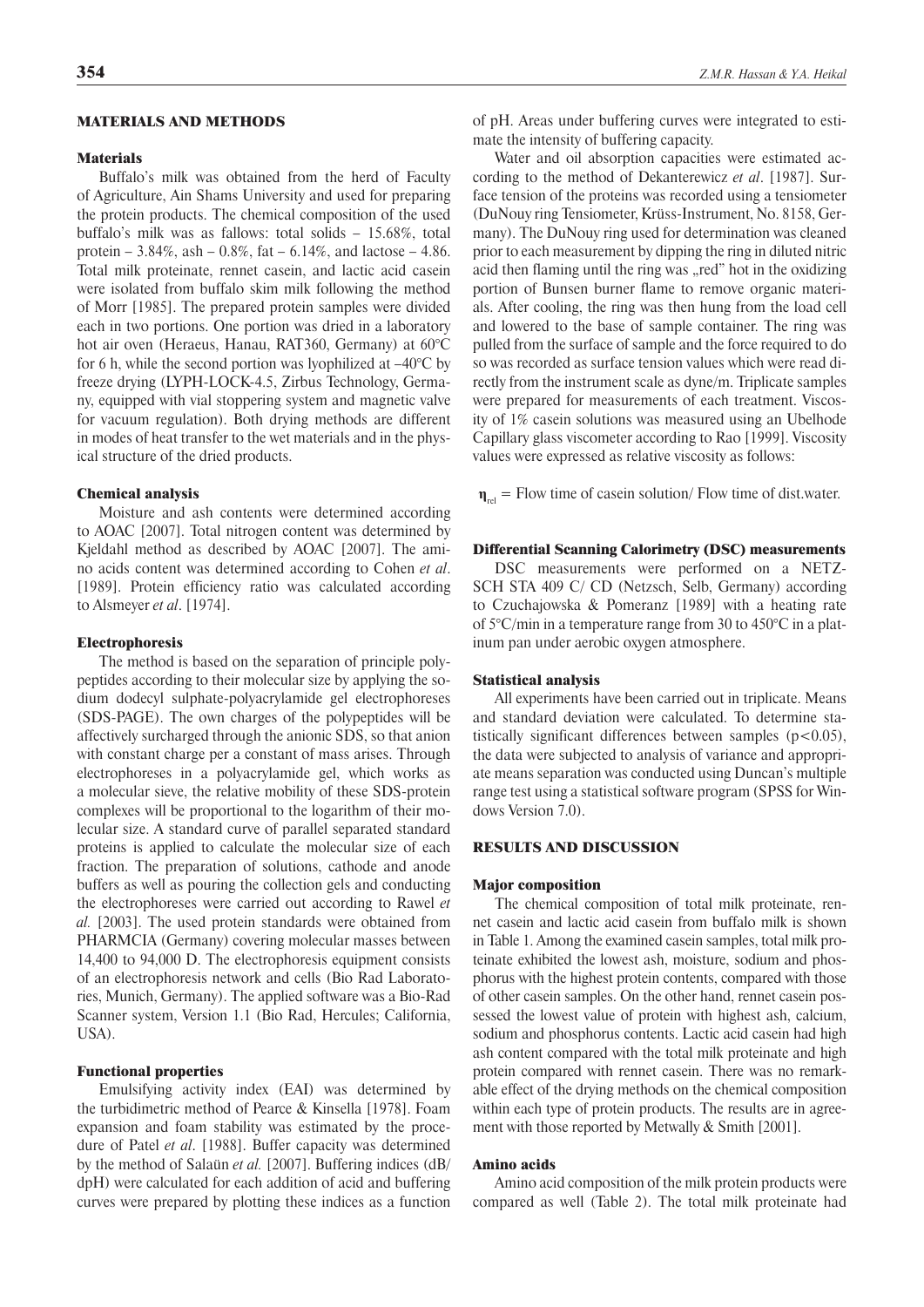|                       | Moisture        | Protein $(\%)$   | Ash $(\%)$       | Calcium         | Sodium           | Phosphorus       |
|-----------------------|-----------------|------------------|------------------|-----------------|------------------|------------------|
| Protein product       | content $(\%)$  |                  |                  |                 | (g/100g)         |                  |
| Total milk proteinate |                 |                  |                  |                 |                  |                  |
| Oven dried            | $4.47 \pm 0.26$ | $88.62 \pm 1.08$ | $3.23 \pm 0.16$  | $1.06 \pm 0.08$ | $0.01 \pm 0.002$ | $0.68 \pm 0.057$ |
| Freeze dried          | $5.37 \pm 0.12$ | $87.86 \pm 1.06$ | $2.98 \pm 0.20$  | $1.08 \pm 0.09$ | $0.02 \pm 0.025$ | $0.72 \pm 0.068$ |
| Rennet casein         |                 |                  |                  |                 |                  |                  |
| Oven dried            | $6.95 \pm 0.16$ | $80.72 \pm 0.96$ | $10.52 \pm 0.59$ | $1.18 \pm 0.10$ | $0.06 \pm 0.066$ | $1.37 \pm 0.059$ |
| Freeze dried          | $5.31 \pm 0.11$ | $81.79 \pm 1.04$ | $10.64 \pm 0.61$ | $1.01 \pm 0.08$ | $0.07 \pm 0.008$ | $1.46 \pm 0.057$ |
| Lactic acid casein    |                 |                  |                  |                 |                  |                  |
| Oven dried            | $5.81 \pm 0.15$ | $83.50 \pm 1.52$ | $3.65 \pm 0.25$  | $1.00 \pm 0.07$ | $0.02 \pm 0.037$ | $1.09 \pm 0.06$  |
| Freeze dried          | $4.92 \pm 0.12$ | $85.94 \pm 1.24$ | $5.18 \pm 0.51$  | $1.06 \pm 0.10$ | $0.03 \pm 0.046$ | $1.11 \pm 0.08$  |
|                       |                 |                  |                  |                 |                  |                  |

Table 1. Chemical composition of buffalo milk casein samples.

Table 2. Amino acid content (g/100 g) of freeze dried buffalo milk casein samples.

| Amino acids               | Total milk<br>proteinate      | Rennet casein                 | Lactic acid<br>casein         |  |  |  |  |
|---------------------------|-------------------------------|-------------------------------|-------------------------------|--|--|--|--|
|                           | Essential amino acids         |                               |                               |  |  |  |  |
| Phenylalanine             | $4.13 \pm 0.08$               | $4.40 \pm 0.21$               | $4.53 \pm 0.25$               |  |  |  |  |
| Valine                    | $6.20 \pm 0.13$               | $6.11 \pm 0.42$               | $6.50 \pm 0.25$               |  |  |  |  |
| Leucine                   | $8.60 \pm 0.15$               | $8.23 \pm 0.29$               | $8.56 \pm 0.33$               |  |  |  |  |
| Isoleucine                | $6.50 \pm 0.16$               | $5.97 \pm 0.25$               | $6.16 \pm 0.31$               |  |  |  |  |
| Methionine                | $2.97 \pm 0.09$               | $2.32 \pm 0.18$               | $2.43 \pm 0.21$               |  |  |  |  |
| Histidine                 | $2.71 \pm 0.09$               | $2.80 \pm 0.13$               | $2.83 \pm 0.18$               |  |  |  |  |
| Threonine                 | $4.04 \pm 0.08$               | $3.25 \pm 0.20$               | $3.91 \pm 0.17$               |  |  |  |  |
| Lysine                    | $8.89 \pm 0.17$               | $8.16 \pm 0.31$               | $8.63 \pm 0.31$               |  |  |  |  |
| <b>Total EAA</b>          | $44.04 \pm 1.22$ <sup>a</sup> | $41.24 \pm 1.04$ <sup>b</sup> | $43.55 \pm 1.20^a$            |  |  |  |  |
| Non-essential amino acids |                               |                               |                               |  |  |  |  |
| Arginine                  | $2.75 \pm 0.14$               | $3.51 \pm 0.30$               | $3.09 \pm 0.20$               |  |  |  |  |
| Aspartic acid             | $6.86 \pm 0.18$               | $5.81 \pm 0.21$               | $6.74 \pm 0.39$               |  |  |  |  |
| Cystine                   | $0.39 \pm 0.03$               | $0.21 \pm 0.014$              | $0.23 \pm 0.017$              |  |  |  |  |
| Alanin                    | $3.19 \pm 0.13$               | $2.93 \pm 0.18$               | $3.02 \pm 0.13$               |  |  |  |  |
| Glutamic acid             | $22.73 \pm 1.02$              | $21.91 \pm 0.82$              | $22.11 \pm 0.86$              |  |  |  |  |
| Glycin                    | $2.05 \pm 0.09$               | $2.00 \pm 0.16$               | $1.88 \pm 0.17$               |  |  |  |  |
| Proline                   | $9.52 \pm 0.41$               | $9.43 \pm 0.64$               | $10.30 \pm 0.81$              |  |  |  |  |
| Serine                    | $3.67 \pm 0.32$               | $3.39 \pm 0.23$               | $3.69 \pm 0.24$               |  |  |  |  |
| Tyrosine                  | $4.02 \pm 0.17$               | $3.94 \pm 0.19$               | $4.00 \pm 0.21$               |  |  |  |  |
| <b>Total NEAA</b>         | $55.18 \pm 1.14$ <sup>a</sup> | $53.13 \pm 0.96$ <sup>b</sup> | $55.06 \pm 0.88$ <sup>a</sup> |  |  |  |  |
| Limiting score            | $99.22 \pm 2.04$              | $94.37 \pm 1.54$              | $98.61 \pm 1.23$              |  |  |  |  |
| <b>PER</b>                | $2.96 \pm 0.17$               | $2.48 \pm 0.12$               | $3.06 \pm 0.25$               |  |  |  |  |

PER, Protein efficiency ratio, EAA, Essential amino acids, NEAA Non -Essential amino acids. Means in row with different letters are significantly different ( $p < 0.05$ ) according to Duncan's multiple range test.

the highest concentration of alanine, cystine and methionine as compared with other products. The total milk proteinate contains some whey protein, which are high in alanine, cystine when compared to casein [Lampert, 1970]. Lactic acid casein had high contents of amino acid proline. On the other hand, the rennet casein had a low content of sulfur-containing amino acids: cysteine and methionine. The lower content of amino acid of rennet casein compared to the other casein

products could be referred the to release of glucomacropeptide (fragment, 106-169) into the aqueous phase during manufacture of rennet casein [Fox, 1989]. The total essential amino acid (TEAA) of total milk proteinate and lactic acid casein were significantly  $(p<0.05)$  higher than those of rennet casein. Consequently, protein efficiency ratio (PER) of total milk proteinate and lactic acid casein were higher than those of rennet casein.

## Electrophoresis characterization

Patterns of electrophoresis were performed to monitor the band of total milk proteinate, rennet casein and lactic acid casein (Figure 1 and Table 3). Significant differences  $(p<0.05)$ were found only in the peak intensity between oven-dried and freeze-dried protein samples. The electrophoresis patterns for the total milk proteinate (lane 1) seemed to be divided into five major regions including k-casein, β-casein,  $α<sub>s</sub>$ -casein, α-lactalbumin and β-lactoglobulin. This appeared in molecular weight and peak intensity (Table 3). The electrophoresis patterns of lanes 2, 3, 4, 5 and 6 were characterised by disappearance of some bands in whey proteins region. It could be observed that the intensity of whey protein bands decreased compared to that of total milk proteinate pattern (lane 1). All of β-lactoglobulin fractions disappeared in fractionations pattern of TMP (lane 6). This may be due to the complex formation between whey protein and casein during preparation of TMP [Morr, 1985]. Although the intensity of whey protein bands decreased, no bands could be detected in the whey protein region (lanes 2, 3, 4, 5, 6). The results are consistent with those of Metwally [1997].



FIGURE 1. SDS Polyacrylamide gel electrophoresis patterns for total milk proteinate, rennet casein and lactic acid casein. Lane (1) freeze dried and lane (6) Oven total milk proteinate. Lane (2) freeze dried and lane (4) Oven rennet casein. Lane (3) freeze dried and lane (5) Oven lactic acid casein.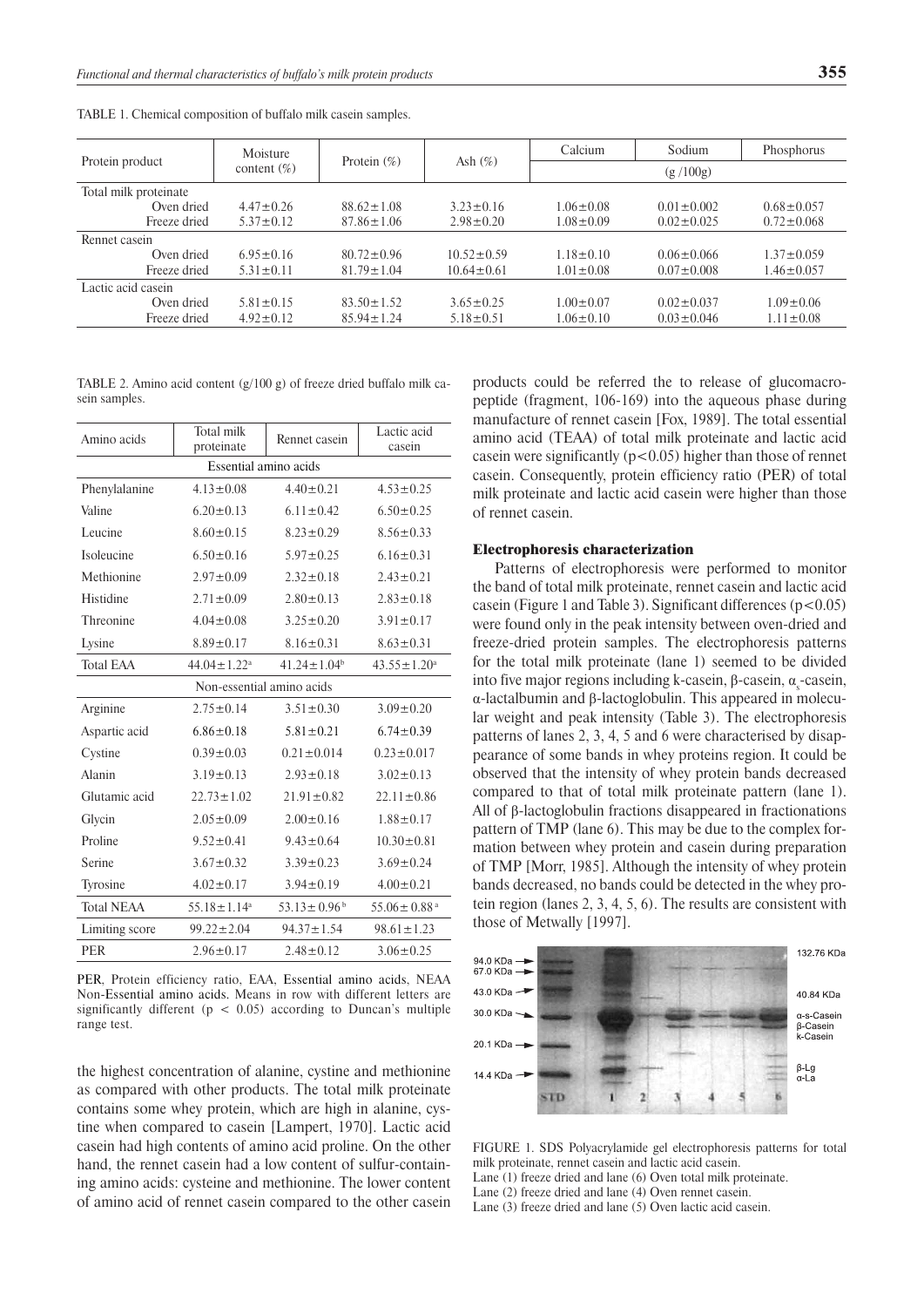| Treatment             | Molecular weight<br>(KDa)                                                                                                                           |                                                                                                                                    |                                                                                                                                                                                                                     | Peak intensity                                                                                                                                                                                                             | <b>Relative Qty</b>                                                                                                                               |                                                                                                                               |
|-----------------------|-----------------------------------------------------------------------------------------------------------------------------------------------------|------------------------------------------------------------------------------------------------------------------------------------|---------------------------------------------------------------------------------------------------------------------------------------------------------------------------------------------------------------------|----------------------------------------------------------------------------------------------------------------------------------------------------------------------------------------------------------------------------|---------------------------------------------------------------------------------------------------------------------------------------------------|-------------------------------------------------------------------------------------------------------------------------------|
|                       | Oven dried                                                                                                                                          | Freeze dried                                                                                                                       | Oven dried                                                                                                                                                                                                          | Freeze dried                                                                                                                                                                                                               | Oven dried                                                                                                                                        | Freeze dried                                                                                                                  |
| Total milk proteinate | $75.9 \pm 1.1$<br>$32.9 \pm 0.77$<br>$29.8 \pm 0.73$<br>$26.3 \pm 0.61$<br>$17.9 \pm 0.53$<br>$15.7 \pm 0.49$<br>$14.4 \pm 0.37$<br>$13.5 \pm 0.37$ | $132.8 \pm 1.23$<br>$40.8 \pm 0.74$<br>$28.4 \pm 0.65$<br>$22.4 \pm 0.53$<br>$17.7 \pm 0.57$<br>$15.0 \pm 0.50$<br>$13.0 \pm 0.49$ | $1614.4 \pm 56.6^a$<br>$2178.5 \pm 49.8^a$<br>$3429.3 \pm 82.8$ <sup>a</sup><br>$3667.8 \pm 83.1^a$<br>$828.1 \pm 44.9^{\circ}$<br>$500.8 \pm 30.4^{\circ}$<br>$478.8 \pm 24.5^{\circ}$<br>$538.4 \pm 36.5^{\circ}$ | $3861.9 \pm 73.7$ <sup>b</sup><br>$2464.1 \pm 45.1^b$<br>$3667.8 \pm 79.1$ <sup>b</sup><br>$1944.7 \pm 59.4$ <sup>b</sup><br>$2243.6 \pm 66.9$ <sup>b</sup><br>$3259.8 \pm 79.3^{\circ}$<br>$1242.8 \pm 40.9$ <sup>b</sup> | $6.20 \pm 0.39$<br>$17.6 \pm 0.73$<br>$47.5 \pm 0.92$<br>$19.6 \pm 0.62$<br>$3.1 \pm 0.19$<br>$2.0 \pm 0.08$<br>$1.9 \pm 0.08$<br>$2.2 \pm 0.098$ | $16.4 \pm 0.53$<br>$9.8 \pm 0.37$<br>$46.1 \pm 0.85$<br>$6.2 \pm 0.41$<br>$6.5 \pm 0.46$<br>$13.4 \pm 0.69$<br>$1.6 \pm 0.09$ |
| Rennet casein         | $76.1 \pm 0.97$<br>$32.2 \pm 0.78$<br>$30.4 \pm 0.79$<br>$26.6 \pm 0.71$                                                                            | $77.5 \pm 1.1$<br>$32.5 \pm 0.81$<br>$30.0 \pm 0.73$<br>$26.4 \pm 0.65$<br>$18.4 \pm 0.48$                                         | $1027.2 \pm 40.8^{\text{a}}$<br>$1492.6 \pm 45.7$ <sup>a</sup><br>$2870.8 \pm 113.3$ <sup>a</sup><br>$1621.0 \pm 46.3$ <sup>a</sup>                                                                                 | $1222.4 \pm 44.8$ <sup>b</sup><br>$1563.3 \pm 60.7$ <sup>b</sup><br>$3222.9 \pm 87.4$ <sup>b</sup><br>$2246.9 \pm 48.8$ <sup>b</sup><br>$566.6 \pm 27.1$ <sup>b</sup>                                                      | $8.4 \pm 0.21$<br>$21.6 \pm 0.86$<br>$50.7 \pm 1.1$<br>$19.2 \pm 0.60$                                                                            | $6.8 \pm 0.55$<br>$17.4 \pm 0.74$<br>$53.2 \pm 0.86$<br>$19.3 \pm 0.72$<br>$3.4 \pm 0.21$                                     |
| Lactic acid casein    | $38.9 \pm 0.85$<br>$30.9 \pm 0.57$<br>$15.5 \pm 0.47$                                                                                               | $76.4 \pm 0.84$<br>$32.5 \pm 0.73$<br>$30.6 \pm 0.61$<br>$26.6 \pm 0.49$                                                           | $1671.7 \pm 57.8^{\circ}$<br>$597.9 \pm 24.8$ <sup>a</sup><br>$688.8 \pm 37.5^{\circ}$                                                                                                                              | $892.9 \pm 32.8$ <sup>b</sup><br>$786.8 \pm 36.7$ <sup>b</sup><br>$2273.7 \pm 61.5^{\circ}$<br>$976.5 \pm 39.0^{\circ}$                                                                                                    | $15.8 \pm 0.74$<br>$69.8 \pm 1.1$<br>$14.3 \pm 0.53$                                                                                              | $12.7 \pm 0.67$<br>$10.6 \pm 0.45$<br>$61.1 \pm 1.02$<br>$15.7 \pm 0.53$                                                      |

Table 3. Molecular characteristics of casein samples

Means in column with different letters are significantly different  $(p<0.05)$  according to Duncan's multiple range test.

# Emulsifying activity, surface tension and relative viscosity of casein solutions

The emulsion activity index (EAI) is an important factor for using protein preparations in manufacturing food emulsion. The EAI of emulsions prepared by homogenizing a solution of protein products at different rates with corn oil is shown in Table 4. Significant differences  $(p<0.05)$  were found only in EAI values between oven-dried and freeze-dried samples. The results clearly demonstrated that the emulsion activity and surface tension of casein samples progressively increased with increasing the pH values. The lowest surface tension values of total milk protein compared with those of the other casein samples may be attributed to the complex formed between casein and undenaturated whey protein. Rennet casein had lower surface tension than did lactic acid casein, which may be due to the release of a glucomacropeptide from k-casein which increased the hydrophobicties of rennet casein [Raikos, 2010]. It can be observed from the results that the emulsion capacity and surface tension were pH dependent. The minimum value of emulsion capacity and surface tension was obtained at pH 4.5 and 2.5 in all types of casein samples due to precipitation of protein, whereas the maximum values were

Table 4. Effect of drying method and environment pH on emulsion activity (EAI), surface tension (N/m) and relative viscosity of buffalo total milk proteinate, rennet casein and lactic acid casein.

| Treatment | EAI<br>$(m^2g^{-1})$          |                               |                       | Surface tension<br>(N/m) | Relative viscosity (sec)<br>$\eta_{rel}$ |                  |
|-----------|-------------------------------|-------------------------------|-----------------------|--------------------------|------------------------------------------|------------------|
|           | Oven dried                    | Freeze dried                  | Oven dried            | Freeze dried             | Oven dried                               | Freeze dried     |
|           |                               |                               | Total milk proteinate |                          |                                          |                  |
| pH        |                               |                               |                       |                          |                                          |                  |
| 2.5       | $43.48 \pm 0.86^a$            | $66.33 \pm 1.11^b$            | $57.5 \pm 0.28$       | $57.5 \pm 0.23$          | $1.93 \pm 0.007$                         | $1.93 \pm 0.02$  |
| 4.5       | $9.91 \pm 0.45$ <sup>a</sup>  | $11.05 \pm 0.81$ <sup>b</sup> | $57.0 \pm 0.40$       | $57.0 \pm 0.28$          | $1.80 \pm 0.03$                          | $1.80 \pm 0.05$  |
| 6.5       | $28.00 \pm 0.95$ <sup>a</sup> | $46.80 \pm 0.98$ <sup>b</sup> | $58.5 \pm 0.16$       | $58.5 \pm 0.25$          | $2.00 \pm 0.03$                          | $2.00 \pm 0.06$  |
| 8.5       | $48.64 \pm 1.07$ <sup>a</sup> | $51.22 \pm 0.99$ <sup>b</sup> | $58.5 \pm 0.41$       | $58.5 \pm 0.20$          | $1.93 \pm 0.02$                          | $1.93 \pm 0.04$  |
| 10.5      | $76.64 \pm 1.1^a$             | $90.12 \pm 1.53$ <sup>b</sup> | $58.75 \pm 0.29$      | $58.5 \pm 0.21$          | $1.86 \pm 0.02$                          | $1.93 \pm 0.02$  |
|           |                               |                               | Rennet casein         |                          |                                          |                  |
| pH        |                               |                               |                       |                          |                                          |                  |
| 2.5       | $30.58 \pm 0.74$ <sup>a</sup> | $45.96 \pm 0.98$ <sup>b</sup> | $56.83 \pm 0.25$      | $56.83 \pm 0.14$         | $1.80 \pm 0.03$                          | $1.80 \pm 0.03$  |
| 4.5       | $6.47 \pm 0.40$ <sup>a</sup>  | $8.58 \pm 0.84$ <sup>b</sup>  | $57.00 \pm 0.25$      | $57.0 \pm 0.25$          | $1.80 \pm 0.04$                          | $1.80 \pm 0.03$  |
| 6.5       | $10.26 \pm 0.79$ <sup>a</sup> | $29.48 \pm 0.85^b$            | $59.25 \pm 0.16$      | $59.25 \pm 0.16$         | $1.86 \pm 0.03$                          | $1.86 \pm 0.02$  |
| 8.5       | $23.58 \pm 0.84$ <sup>a</sup> | $33.74 \pm 0.83^b$            | $59.75 \pm 0.29$      | $59.75 \pm 0.20$         | $1.80 \pm 0.02$                          | $1.80 \pm 0.02$  |
| 10.5      | $42.06 \pm 1.14$ <sup>a</sup> | $53.28 \pm 0.91$ <sup>b</sup> | $60.25 \pm 0.26$      | $60.00 \pm 0.41$         | $1.80 \pm 0.035$                         | $1.80 \pm 0.03$  |
|           |                               |                               | Lactic acid casein    |                          |                                          |                  |
| pH        |                               |                               |                       |                          |                                          |                  |
| 2.5       | $33.90 \pm 0.82$ <sup>a</sup> | $39.11 \pm 0.87$ <sup>b</sup> | $57.0 \pm 0.22$       | $57.0 \pm 0.21$          | $1.75 \pm 0.02$                          | $1.75 \pm 0.025$ |
| 4.5       | $8.95 \pm 0.68$ <sup>a</sup>  | $6.16 \pm 0.50^b$             | $58.5 \pm 0.36$       | $58.5 \pm 0.25$          | $1.88 \pm 0.02$                          | $1.88 \pm 0.025$ |
| 6.5       | $26.17 \pm 0.90^{\text{a}}$   | $45.48 \pm 0.75$ <sup>b</sup> | $59.5 \pm 0.36$       | $59.5 \pm 0.34$          | $1.93 \pm 0.02$                          | $1.93 \pm 0.03$  |
| 8.5       | $36.48 \pm 0.85$ <sup>a</sup> | $53.80 \pm 0.82$ <sup>b</sup> | $60.0 \pm 0.37$       | $60.0 \pm 0.29$          | $1.95 \pm 0.024$                         | $1.95 \pm 0.025$ |
| 10.5      | $59.59 \pm 1.06^a$            | $65.27 \pm 0.82$ <sup>b</sup> | $61.0 \pm 0.37$       | $60.25 \pm 0.12$         | $1.97 \pm 0.014$                         | $1.95 \pm 0.03$  |

Means in column with different letters are significantly different ( $p < 0.05$ ) according to Duncan's multiple range test.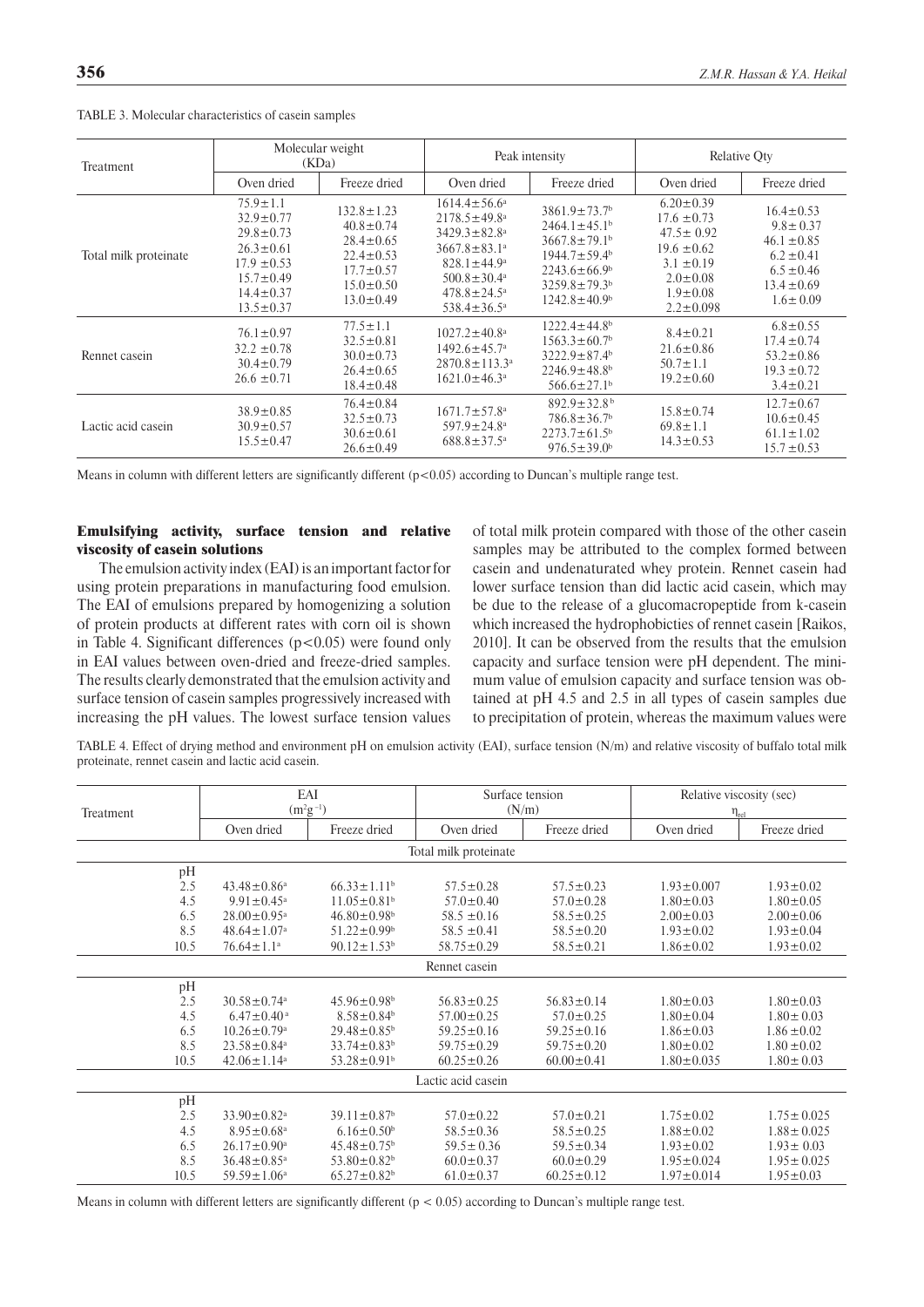found at pH 10.5. Also, the surface tension of casein samples was higher at pH 10.5 than at pH 2.5. By shifting the pH away from the pI, the emulsion capacity was greatly enhanced in both acidic and alkaline sides. The results show that the total milk proteinate had the highest values of emulsion activity index, while rennet casein had the lowest values. This may be due to the undenatured whey protein included in TMP as reported by Morr [1982]. In addition, whey proteins enhance the emulsion activity index [Pearce & Kinsella, 1978]. On the other hand, it can be seen that the freeze-dried casein samples showed higher EAI when compared with the ovendried casein samples. Relative viscosity of TMP solutions was higher than those of rennet and lactic acid casein. However, relative viscosity values tend to decrease with lowering or increasing the pH values of the solutions from the neutral pH values. This could be referred to the changes in casein solubility with changes in the pH value.

### Water and oil absorption capacity

Results of water absorption capacity (WAC), oil absorption capacity (OAC) and water and oil absorption index (WOAI) are shown in Table 5. Significant differences (p<0.05) between oven dried and freeze dried samples were found in water absorption capacity (WAC), oil absorption capacity (OAC), while no significant effect of drying method was found for water and oil absorption index (WOAI). For all casein samples, the maximum WAC can be seen for freezedried milk proteinates, whereas the minimum value was for oven-dried rennet casein. Total milk proteinates showed a higher water absorption capacity than the rennet casein and lactic acid casein. This result may be due to the whey protein incorporated in the final products. Snoeren *et al.* [1982] reported that whey proteins denaturation serves to increase the water hydration from 0.32 to 2.30 g water/g protein. On the other hand, OAC showed the maximum values of 1.83 for freeze-dried milk rennet casein. The WOAI was between 1.10 to 2.07 for oven-dried and 1.20 to 2.00 for freeze-dried casein samples. The ratio between oil and water absorption index (WOAI) was calculated to find out if the index agreed with general conclusion reported by Dekanterewicz *et al*. [1987], who mentioned that the maximum emulsion capacity was achieved when the WOAI was nearly 2.0. Based on the WAC and AOC values given in Table 5, it could be concluded that the total milk proteinate was ranked as the best emulsifying product. The WOAI shifted towards the hydrophobic side, when it was less than 2.0 and the best example for that is rennet and lactic acid casein.

## Foam expansion and stability

The effect of environmental pH, drying system and addition of carboxyl methyl cellulose (CMC) to total milk proteinates, rennet casein, and lactic acid casein on the foam expansion (FE) and foam volume stability (FVS), was presented in Table 6. Significant differences ( $p < 0.05$ ) in foam expansion and foam volume stability values were found between the oven-dried and freeze-dried samples, as well as to the addition of CMC. It could be seen that the minimum values of FE, obtained at pH 4.5, were 85% and 90% for oven-dried and freeze-dried total milk proteinate, respectively. Rennet casein had higher foam expansion (FE) values at pH 4.5 than did lactic acid casein and TMP, respectively. The values were increased to 270% and 400% at pH 8.5 in the same order. The foam expansion was higher at pH 2.5 for freeze-dried protein samples than for the oven-dried samples, which reached 450% and 200%, respectively. Rennet casein had higher foam expansion (FE) at pH 2.5 than lactic acid casein and TMP, respectively. These results indicated that FE was pH dependent. The foam expansion was greatly enhanced in both acidic and alkaline sides. The FE values of the total milk proteinates were decreased compared with other casein

Table 5. Water absorption capacity (WAC), oil absorption capacity (OAC) and water-oil absorption index (WOAI) of buffalo total milk proteinate, rennet casein and lactic acid casein.

| Treatment                          |                                                       | <b>WAC</b><br>(g water/g protein)                     |                                                       | <b>OAC</b><br>$(g \text{ oil/g protein})$             | <b>WOAI</b><br>(g water/g oil)                        |                                                       |
|------------------------------------|-------------------------------------------------------|-------------------------------------------------------|-------------------------------------------------------|-------------------------------------------------------|-------------------------------------------------------|-------------------------------------------------------|
|                                    | Oven dried                                            | Freeze dried                                          | Oven dried                                            | Freeze dried                                          | Oven dried                                            | Freeze dried                                          |
|                                    |                                                       |                                                       | Total milk proteinate                                 |                                                       |                                                       |                                                       |
| Whole TMP                          | $2.80 \pm 0.09$ <sup>a</sup>                          | $3.60 \pm 0.14$ <sup>b</sup>                          | $1.35 \pm 0.05^{\circ}$                               | $1.80 \pm 0.12^b$                                     | $2.07 \pm 0.09$ <sup>a</sup>                          | $2.00 \pm 0.09^{\text{a}}$                            |
| Particle size 0.10<br>0.25<br>0.50 | $3.20 \pm 0.14$<br>$2.40 \pm 0.09$<br>$2.20 \pm 0.13$ | $4.20 \pm 0.18$<br>$3.20 \pm 0.13$<br>$2.80 \pm 0.14$ | $1.80 \pm 0.14$<br>$1.50 \pm 0.11$<br>$1.40 \pm 0.12$ | $2.60 \pm 0.14$<br>$2.16 \pm 0.10$<br>$1.90 \pm 0.11$ | $1.77 \pm 0.11$<br>$1.60 \pm 0.11$<br>$1.57 \pm 0.07$ | $1.61 \pm 0.08$<br>$1.48 \pm 0.08$<br>$1.47 \pm 0.09$ |
|                                    |                                                       |                                                       | Rennet casein                                         |                                                       |                                                       |                                                       |
| Whole RC                           | $2.20 \pm 0.13$ <sup>a</sup>                          | $2.40 \pm 0.09$ <sup>b</sup>                          | $1.52 \pm 0.11$ <sup>a</sup>                          | $1.83 \pm 0.10^b$                                     | $1.44 \pm 0.09^a$                                     | $1.31 \pm 0.09^a$                                     |
| Particle size 0.10<br>0.25<br>0.50 | $2.30 \pm 0.07$<br>$1.90 \pm 0.11$<br>$1.60 \pm 0.10$ | $2.60 \pm 0.15$<br>$2.10 \pm 0.12$<br>$1.80 \pm 0.13$ | $1.82 \pm 0.12$<br>$1.55 \pm 0.11$<br>$1.45 \pm 0.10$ | $1.90 \pm 0.09$<br>$1.69 \pm 0.10$<br>$1.50 \pm 0.10$ | $1.26 \pm 0.09$<br>$1.22 \pm 0.10$<br>$1.10 \pm 0.09$ | $1.36 \pm 0.07$<br>$1.24 \pm 0.06$<br>$1.20 \pm 0.07$ |
|                                    |                                                       |                                                       | Lactic acid casein                                    |                                                       |                                                       |                                                       |
| Whole LAC                          | $2.40 \pm 0.13$ <sup>a</sup>                          | $2.80 \pm 0.15^b$                                     | $1.40 \pm 0.10^a$                                     | $1.70 \pm 0.08^{\mathrm{b}}$                          | $1.70 \pm 0.11$ <sup>a</sup>                          | $1.64 \pm 0.09^{\circ}$                               |
| Particle size 0.10<br>0.25<br>0.50 | $2.80 \pm 0.14$<br>$2.00 \pm 0.11$<br>$1.80 \pm 0.14$ | $3.00 \pm 0.14$<br>$2.80 \pm 0.14$<br>$2.10 \pm 0.13$ | $1.70 \pm 0.07$<br>$1.40 \pm 0.07$<br>$1.35 \pm 0.08$ | $1.80 \pm 0.13$<br>$1.71 \pm 0.10$<br>$1.40 \pm 0.10$ | $1.64 \pm 0.09$<br>$1.42 \pm 0.07$<br>$1.33 \pm 0.08$ | $1.66 \pm 0.09$<br>$1.63 \pm 0.09$<br>$1.50 \pm 0.09$ |

Means in row with different letters are significantly different ( $p < 0.05$ ) according to Duncan's multiple range test.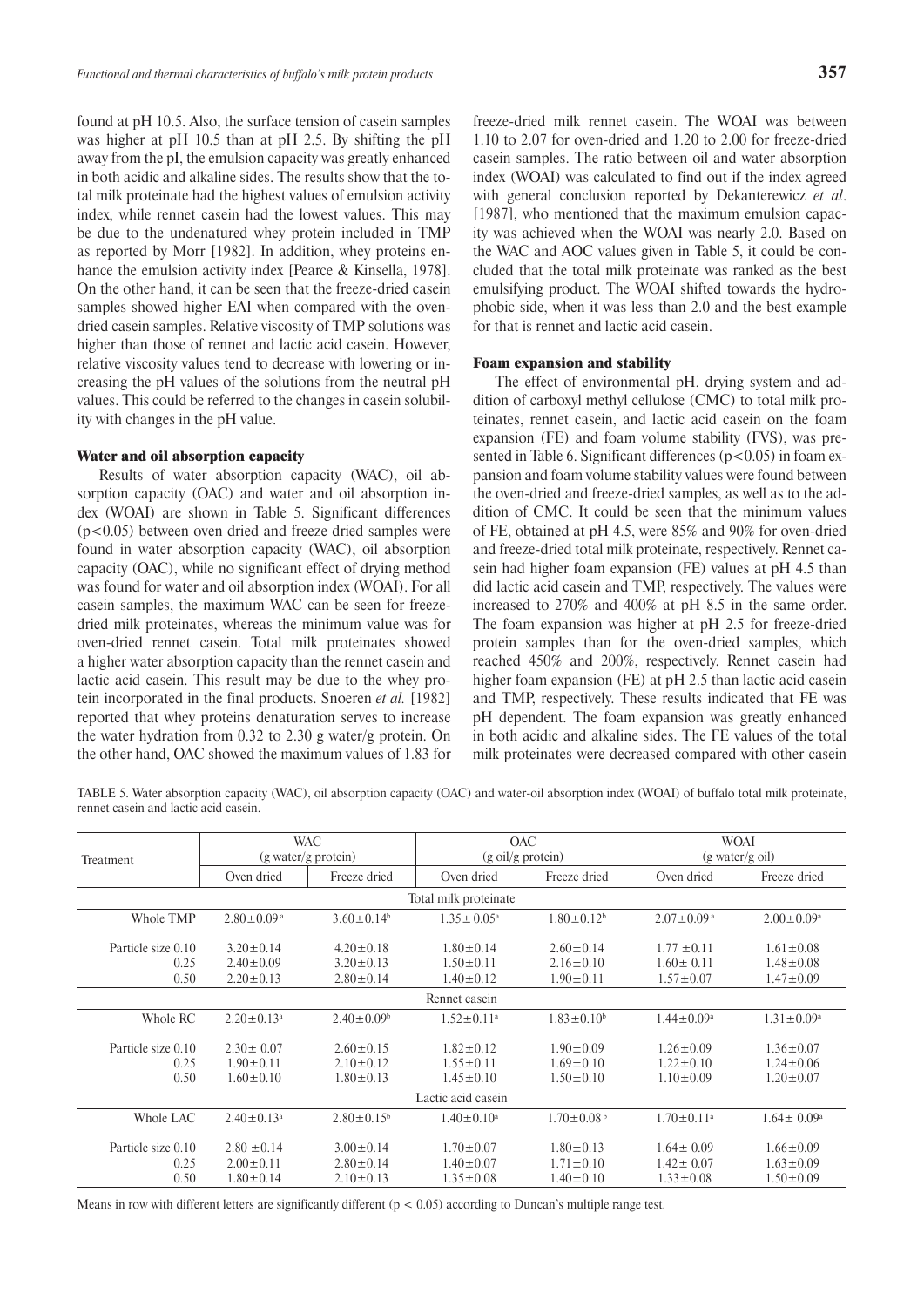| Treatment |                              |                            |                              | Foam expansion (FE%)            |                              |                               |                            |                            |                        | Foam volume stability (FVS%) |                            |                            |
|-----------|------------------------------|----------------------------|------------------------------|---------------------------------|------------------------------|-------------------------------|----------------------------|----------------------------|------------------------|------------------------------|----------------------------|----------------------------|
|           | Without CMC                  |                            |                              | With 0.5% CMC                   |                              | With $2.0\%$ CMC              |                            | Without CMC                |                        | With $0.5\%$ CMC             |                            | With $2.0\%$ CMC           |
|           | Oven dried                   | Freeze dried               | Oven dried                   | Freeze dried                    |                              | Oven dried   Freeze dried     | Oven dried                 | Freeze dried               | Oven dried             | Freeze dried                 | Oven dried                 | Freeze dried               |
|           |                              |                            |                              |                                 |                              | Total milk proteinate         |                            |                            |                        |                              |                            |                            |
| 2.5       | $200 \pm 8.18^{\circ}$       | $235 \pm 9.53^{B}$         | $260 \pm 8.17^{p}$           | .65a<br>$485 \pm 21$            | $230 \pm 9.42^b$             | $330 \pm 14.29$ <sup>ab</sup> | $71 \pm 5.72^{\circ}$      | $33 \pm 3.68^{\rm a}$      | $105 \pm 9.81^{\circ}$ | $25 \pm 3.68$                | 74±492 <sup>A</sup>        | $55 + 4.50^{\circ}$        |
|           | $85 + 4.08^{\circ}$          | $90.4490^{\text{B}}$       | $145 \pm 8.56$ <sup>B</sup>  | $170 \pm 11.02^{\circ}$         | $120 + 9.39$ <sup>b</sup>    | $180 \pm 11.52$ <sup>ab</sup> | $0.0 + 0.0^4$              | $0.0 + 0.0$ <sup>a</sup>   | $23 + 3.26^{\circ}$    | $37 + 5.13^{b}$              | $116 \pm 9.03^{\circ}$     | $46 \pm 3.68$ <sup>b</sup> |
| 6.5       | $215 + 7.76^{\circ}$         | $280 \pm 8.16^{8}$         | $265 \pm 11.05^{\text{B}}$   | $350 \pm 16.33$                 | $260 \pm 11.03$ <sup>t</sup> | $380 \pm 16.8$ <sup>ab</sup>  | $90 + 7.36$                | $80 + 6.59$ <sup>a</sup>   | $76 + 6.94$            | $27 + 4.08$                  | $66 \pm 6.54$ <sup>A</sup> | $32 + 3.14$ <sup>b</sup>   |
|           | $270 \pm 10.2^{\circ}$       | $400 \pm 14.73^{\text{B}}$ | $275 \pm 9.27$ <sup>B</sup>  | $495 \pm 22.48$                 | $240 \pm 13.07^{\circ}$      | $340 \pm 13.95$ <sup>ab</sup> | $76 + 6.94$                | $66 \pm 5.73$ <sup>a</sup> | $90 + 7.36^{\circ}$    | $11 \pm 1.70^{\circ}$        | $26 + 3.68$ <sup>A</sup>   | $27 + 2.57$ <sup>b</sup>   |
|           |                              |                            |                              |                                 |                              | Rennet casein                 |                            |                            |                        |                              |                            |                            |
|           |                              |                            |                              |                                 |                              |                               |                            |                            |                        |                              |                            |                            |
| 2.5       | $300 \pm 10.28$ <sup>*</sup> | 450±16.81 <sup>B</sup>     | $470 \pm 13.95^{\text{B}}$   | $500 \pm 26.77$ <sup>a</sup>    | $490 \pm 15.12^b$            | $285 \pm 11.74$ <sup>ab</sup> | $80 + 7.36$                | $90 \pm 6.13$ <sup>a</sup> | $42 + 5.71^{\circ}$    | $21 \pm 2.86^{\circ}$        | $112 \pm 8.22^{\circ}$     | $18 + 1.84^{\circ}$        |
|           | $180 \pm 5.74$ <sup>A</sup>  | $185 \pm 7.36^8$           | $29 \pm 2.86$ <sup>B</sup>   | $240 \pm 13.14$ <sup>a</sup>    | $360 \pm 15.06$ <sup>b</sup> | $360 \pm 16.33$ <sup>ab</sup> | $85 \pm 8.16$              | $83 \pm 6.12$ <sup>a</sup> | $98 \pm 8.22^{\circ}$  | $52 + 4.49^b$                | $71 + 4.89$                | $40 + 3.26^{\circ}$        |
|           | $140 \pm 6.53^{\circ}$       | $150 \pm 6.59^{\circ}$     | $280 \pm 11.84^{B}$          | $375 \pm 21.31$ <sup>a</sup>    | $300 \pm 17.20^{\circ}$      | $360 \pm 14.04$ <sup>ab</sup> | $69 \pm 7.34$ <sup>A</sup> | $30 + 4.08$ <sup>a</sup>   | $55 \pm 6.59^{\circ}$  | $27 + 3.69^{\circ}$          | $94 \pm 7.34$ <sup>A</sup> | $29 + 2.79$ <sup>b</sup>   |
|           | $245 \pm 8.16^{\circ}$       | $350 \pm 12.25^{\rm B}$    | $325 \pm 14.72^B$            | $450 \pm 17.19$                 | $550 \pm 24.94$ <sup>b</sup> | $330 \pm 10.21$ <sup>ab</sup> | $81 + 6.55^{\circ}$        | $84 \pm 7.36^{\rm a}$      | $55 \pm 6.35^{\circ}$  | $29 + 3.30^b$                | $98 + 8.22^{\circ}$        | $29 + 2.61^b$              |
|           |                              |                            |                              |                                 |                              | Lactic acid casein            |                            |                            |                        |                              |                            |                            |
| 핌         |                              |                            |                              |                                 |                              |                               |                            |                            |                        |                              |                            |                            |
| 2.5       | $350 \pm 14.34^{\circ}$      | $370 \pm 9.42^{\text{B}}$  | $450 \pm 16.32^{B}$          | 1.70 <sup>a</sup><br>$480 + 21$ | $395 \pm 17.15^{\circ}$      | $390 \pm 14.73$ <sup>ab</sup> | $81 + 6.13^{\circ}$        | $70 + 4.50$ <sup>a</sup>   | $20 + 2.87^{\text{A}}$ | $22 \pm 2.45^{\circ}$        | $29 + 3.68$                | $26 + 2.66^{\circ}$        |
|           | $150 \pm 6.12^{\circ}$       | $150 \pm 7.36^{\circ}$     | $280 \pm 11.86$ <sup>B</sup> | 1.84a<br>$325 \pm 11$           | $285 \pm 15.57^b$            | 340±15.94 <sup>ab</sup>       | $57 + 5.71^{\circ}$        | $80 + 6.53$ <sup>a</sup>   | $100 + 7.76^{\circ}$   | $26 + 3.66^{\circ}$          | $22 \pm 2.86^{\circ}$      | $80 + 3.57^{\circ}$        |
|           | $395 \pm 14.76$              | $410 + 6.59$ <sup>B</sup>  | $415 \pm 17.57^{\text{B}}$   | $335 \pm 15.94$ <sup>a</sup>    | $395 \pm 16.75^{\circ}$      | $355 \pm 16.50$ <sup>ab</sup> | $60 + 5.31^{\circ}$        | $90 + 7.12$ <sup>a</sup>   | $50 + 6.12^{\circ}$    | $31 + 3.27$                  | $21 + 2.54$ <sup>*</sup>   | $66 + 3.47$                |
|           | $325 \pm 9.81^{\circ}$       | $320 \pm 12.25^{\text{B}}$ | $460 \pm 19.00^{\text{B}}$   | $420 \pm 18.41$ <sup>a</sup>    | $340 \pm 14.34^{\circ}$      | $435 \pm 17.15$ ab            | $85 \pm 6.55^{\circ}$      | $83 + 6.94$ <sup>a</sup>   | $21 + 3.29^{\circ}$    | $24 \pm 2.86^{\circ}$        | $83 + 4.92^A$              | $21 + 2.28$                |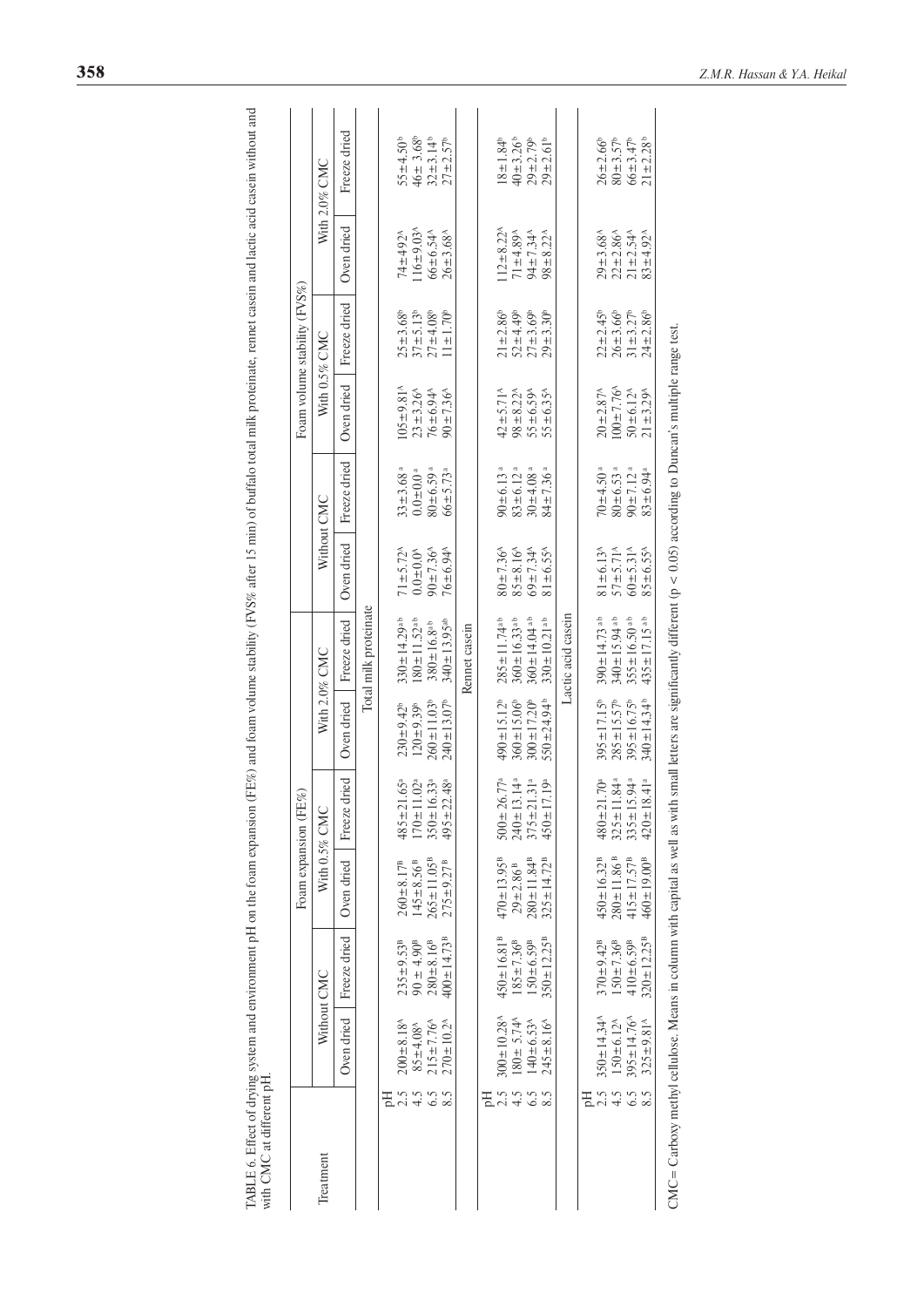samples. On the other hand, the freeze-dried casein samples showed a high value of FE in comparison with the oven-dried samples. The freeze-dried casein samples showed poor foam stability than the oven dried samples. The added CMC improved the foam expansion of casein samples but no significant differences  $(p<0.05)$  were found between the addition of 0.5 or 2% CMC. The results are in agreements with findings reported by Metwally [1997].

### Buffer capacity

Buffer index (BI) *versus* pH values of buffalo casein samples, total milk proteinate, rennet casein, and lactic acid casein, as titrated with 0.1N HCl from pH 10.0 to 3.0, are illustrated in Figure 2. Buffer intensity curves of all casein samples followed the same trend in the peak. From the data, it could be generally concluded that the buffer index of buffalo casein samples showed a broad BI peak at pH range from 3.8 to 6.0. At acidic side, the BI decreased progressively and reached a first minimum value at pH about 3.5. As pH was further lowered, an increase in BI was observed at pH 3.0. At alkaline side, the second minimum value of BI was observed at pH range from 7.0 to 8.0, and then an increase was noticed again at pH about 10.0. From the results presented, it could be



FIGURE 2. Buffer intensity curve for total milk proteinate, rennet casein and lactic acid casein.

observed that the buffer index values of lactic acid casein were slightly lower than that of TMP and rennet casein. Different behavior of casein samples in buffer index could be referred to the differences in the form and nature of protein fractions, previously discussed in the electrophoresis patterns of protein samples used in the present work and agree with the results obtained by Metwally & Awad [2001]. The buffer index at pH 3.0 of TMP was about 0.4, while it was about 0.7 for rennet casein or lactic acid casein. The buffering capacity at the maximum point was higher for the freeze-dried casein samples than for the oven-dried casein samples. The results are in the same trend given by Salaün *et al.* [2005], who reported that the maximum buffering capacity of acid casein was in the range of pH 5-6. These results also coincide with those of Morr *et al.* [1973], who reported that the buffer capacity was low at PI region and this may be due to the protein which was insoluble. This report may explain the reason of obtaining the minimum peak in the acidic side.

### Thermogravimetry of casein samples

Figure 3 shows results of the gravimetrical thermal analysis (TG) of the casein samples carried out in the range of 30 to 450°C under oxygen flow. As seen, all TG-curves showed two different reactions, of which the first one is characteristic for the moisture removal and lasted from the start of heating until removal of the moisture and flatten of the mass change curves. The second reaction is a negative sloping part indicating the loss of the organic matter in the casein samples. Under these conditions, the change in mass as well as the necessary endothermic or exothermic energies and the corresponding temperature peaks and ranges were registered and included.

Table 7 shows the data obtained from the thermograms of the tested casein samples. The results showed that the highest moisture level was that of oven-dried lactic acid casein (7.02%). Furthermore, it could be observed that the freeze-dried samples showed, in general, lower moisture content than the oven-dried ones. The energy required to remove moisture ranged from 261.5 to 362.6 J/g depending on the moisture content and the strength of the water binding in the casein samples. These energy values exceeds by 154% to 268.7% the energy needed to evaporate free water (2430 J/g  $H_2O$ ), indicating that the moisture content of the casein samples is mainly in the form of bound and monolayer water rather than in the form of multilayer or condensed water. This phenomenon was more observed in the total milk proteinates samples than did in rennet or lactic acid casein samples. The peak temperatures of moisture removal were in the range of 62.1°C to 86.4°C, depending on the width of temperature (and time-) range of the moisture removal section of the TG curves. The second section of the TG-curve starts at the end of the moisture removal section, which is characteristic for the thermal degradation of the organic components in casein samples. As seen, all casein samples (except the oven-dried total milk proteinate) showed a single peak of degradation at a very narrow temperature range between 201.1°C and 215°C indicating the degradation of casein protein. However, the oven-dried total milk proteinate samples showed two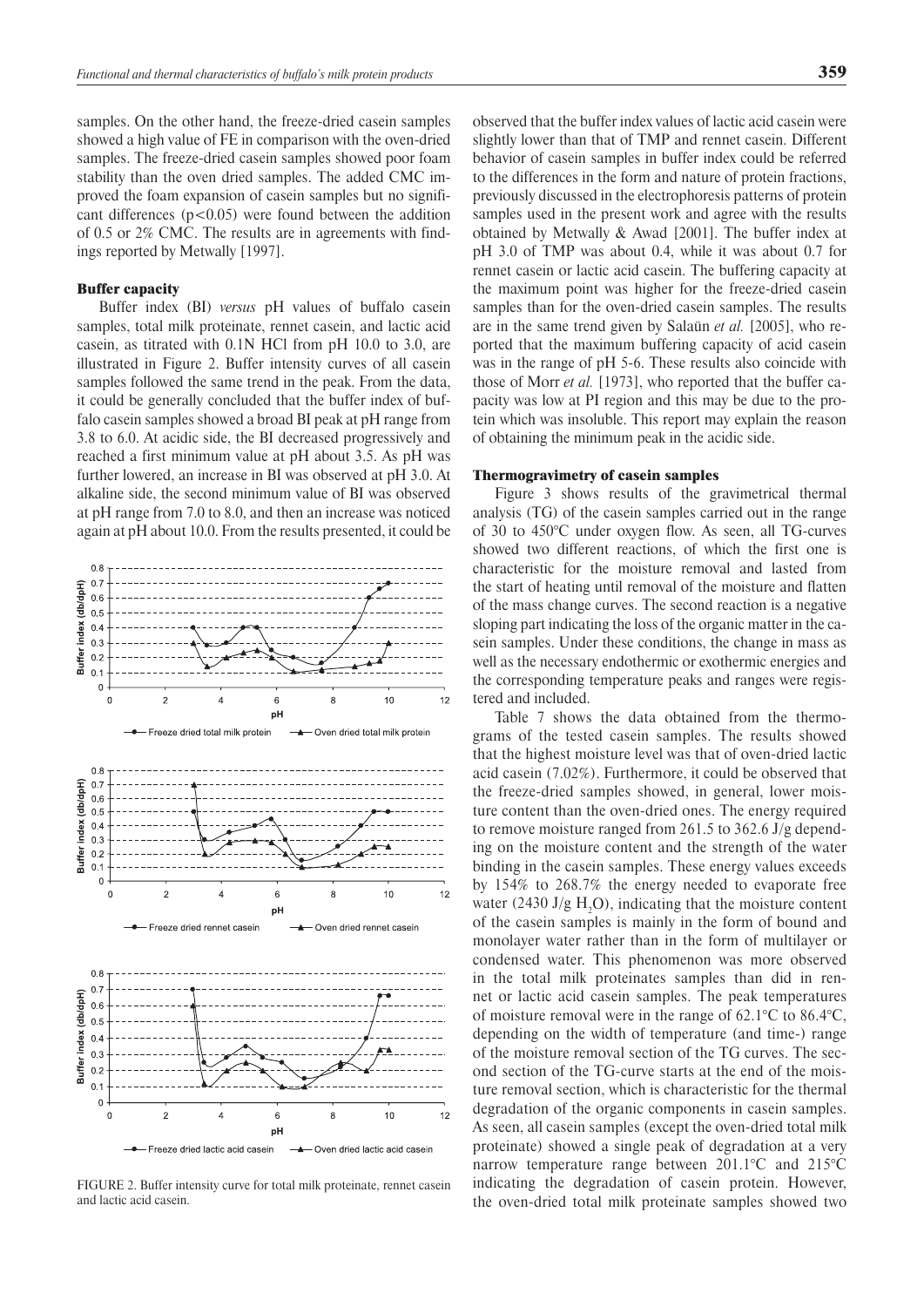

FIGURE 3. Thermo gravimetrical analysis curves of buffalo's milk caseinate powder. Oven (A) and freeze dried (B) total milk proteinate. Oven (C) and freeze dried (D) rennet casein. Oven (E) and freeze dried (F) lactic acid casein.

|                       |                    | Stage of moisture removal      | Degradation stage of organic matter |                                |                               |
|-----------------------|--------------------|--------------------------------|-------------------------------------|--------------------------------|-------------------------------|
| Protein product       | Mass change $(\%)$ | Peak temperature $(^{\circ}C)$ | Exothermic energy $(J/g)$           | Peak temperature $(^{\circ}C)$ | Mass change $(\%)$            |
| Total milk proteinate |                    |                                |                                     | $207.1 \pm 2.03$               |                               |
| Oven dried            | $4.78 \pm 0.13$    | $62.1 \pm 1.20$                | $312.1 \pm 2.05$                    | $237.8 \pm 2.80$               | $49.06 \pm 0.98$ <sup>a</sup> |
| Freeze dried          | $5.33 \pm 0.14$    | $66.1 \pm 1.12$                | $323.8 \pm 2.48$                    | $205.9 \pm 1.52$               | $64.8 \pm 1.27$ <sup>b</sup>  |
| Rennet casein         |                    |                                |                                     |                                |                               |
| Oven dried            | $6.66 \pm 0.15$    | $67.7 \pm 1.02$                | $350.8 \pm 2.80$                    | $212.6 \pm 2.04$               | $39.85 \pm 1.23$ <sup>a</sup> |
| Freeze dried          | $6.40 \pm 0.12$    | $66.6 \pm 1.14$                | $362.6 \pm 2.46$                    | $205.0 \pm 2.05$               | $47.29 \pm 1.00^b$            |
| Lactic acid casein    |                    |                                |                                     |                                |                               |
| Oven dried            | $7.02 \pm 0.21$    | $86.4 \pm 1.23$                | $261.5 \pm 1.65$                    | $215 \pm 2.02$                 | $47.65 \pm 1.10^{\text{a}}$   |
| Freeze dried          | $5.70 \pm 0.14$    | $65.0 \pm 1.02$                | $317.3 \pm 2.04$                    | $201 \pm 2.86$                 | $50.24 \pm 1.23$ <sup>b</sup> |

Table 7. Thermogravemetric parameters of casein samples.

Means in column of each group with different letters are significantly different (p < 0.05) according to Duncan's multiple range test.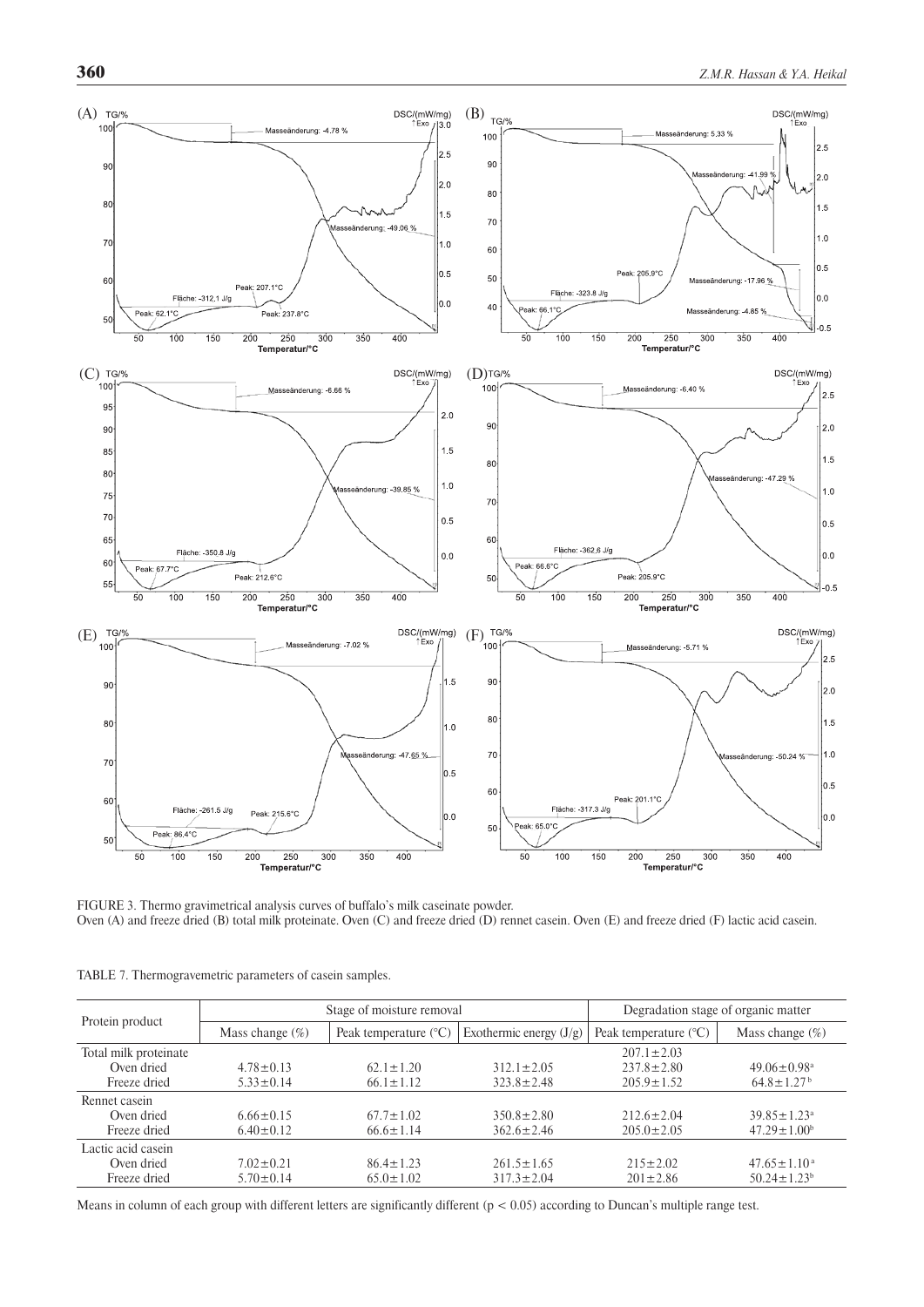distinguishing peaks at 207.1°C and 237.8°C, which may be due to the presence of casein protein and whey proteins. At the end of heating range  $(450^{\circ}C)$ , the total change in mass of protein samples was in the range of 47.29% to 50.24%, except for the oven-dried rennet casein (39.85%) and the freeze-dried total milk proteinate (64.8%), which corresponds with their protein content.

# Differential Scanning Calorimetry (DSC) of casein samples

Figure 4 shows DSC diagrams of the tested casein samples. The thermograms are characterised by the presence of some thermal peaks. The first peak temperature was in the range of 92.2°C to 100.8°C and the energy value between 218.3 to 268.4 J/g. These peaks are characteristic for energy required to remove the moisture from the casein samples, with rennet casein and oven-dried acid casein samples showing the need for higher energy values, than did the freeze-dried acid casein or total milk proteinate. The total energy demand is well correlated with the moisture content of the casein samples given in Table 7. The second groups of peaks were in the range of 273.9°C to 314.6°C characterising the degradation of protein molecules present in the casein samples. Acid casein and rennet casein showed a big peak at 313.1°C, 313.6°C and 314.6°C and a very minor peak at 273.9°C and 282.1°C. On the other hand, the total milk proteinate showed two major peaks at 303.2°C and 286.7°C. This means that both acid and rennet casein consists princi-

pally from milk casein combined with traces of whey protein, while total milk proteinate contains a considerable amount of whey proteins. The DSC diagrams give a rapid test to differentiate between the different casein samples and their preparation methods with the help of the obtained peaks of the thermal degradation. These results agree with the observations of Gloyna *et al.* [1991]. They mentioned that amino acids and proteins did not show any considerable thermal degradation in the temperature range of 230 to 300°C and their thermal peaks appeared strongly at temperature exceeding 300°C. This method was also applied to differentiate between α and β-lactose in whey powder and their concentrations [Ross, 1978].

## **CONCLUSIONS**

This work showed the influence of different buffalo's protein sample preparation and drying methods on some of their functional and thermal properties. There is no remarkable effect of drying methods on the chemical composition within each type of protein products. Total milk proteinate and lactic acid casein contained more essential amino acids than the rennet casein. Drying methods clearly affected the peak intensity of the molecular weight characteristics of buffalo's milk casein samples as well as emulsion activity index values. Also, the freeze-dried samples showed higher WAC and OAC values as well as thermal mass change compared with the oven-dried samples.



Figure 4. Differential scanning calorimetric (DSC) curves of buffalo's milk caseinate powder. (A) Oven and freeze dried total milk proteinate. (B) Oven and freeze dried rennet casein. (C) Oven and freeze dried lactic acid casein.